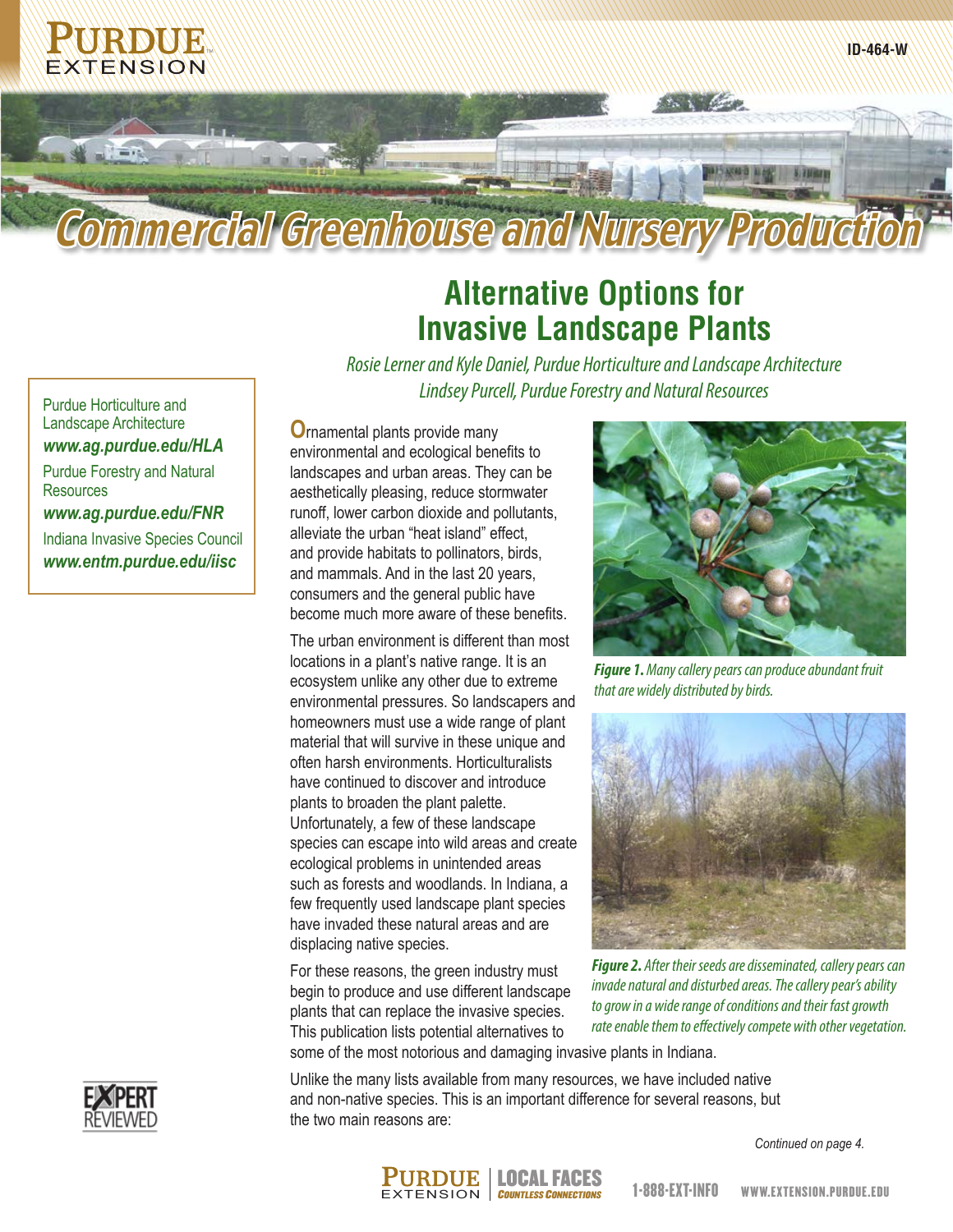

## **2** *Table 1. Common ornamental plants that are at high-risk of becoming invasive or are currently invasive and their potential replacements1 .*

| <b>Indiana Invasive Species</b>      |                      |                                      |                                                                                                              |                             |  |  |  |
|--------------------------------------|----------------------|--------------------------------------|--------------------------------------------------------------------------------------------------------------|-----------------------------|--|--|--|
| <b>Scientific Name</b>               | <b>Common Name</b>   | <b>Invasive</b><br>Rank <sup>2</sup> | <b>Size Group</b>                                                                                            | Growth<br>Rate <sup>3</sup> |  |  |  |
| Acer platanoides                     | Norway maple         | high                                 | large tree: >30-50 feet                                                                                      |                             |  |  |  |
| Alnus glutinosa                      | black alder          |                                      |                                                                                                              | fast                        |  |  |  |
| Phellodendron amurense               | amur cork tree       |                                      |                                                                                                              |                             |  |  |  |
| <b>Potential Replacement Species</b> |                      |                                      |                                                                                                              |                             |  |  |  |
| <b>Scientific Name</b>               | <b>Common Name</b>   | <b>Native</b><br>$(Y$ or $N)$        | <b>Special Characteristics</b>                                                                               | Growth<br>Rate <sup>3</sup> |  |  |  |
| Acer rubrum                          | red maple            | Y                                    | Susceptible to manganese deficiency. Has<br>vibrant fall color.                                              | fast                        |  |  |  |
| Acer saccharum                       | sugar maple          | Y                                    | Not good for compacted, confined soils. Has<br>vibrant fall color                                            | medium                      |  |  |  |
| Acer x Fremanii                      | freeman maple        | N                                    | Numerous cultivars vary in fall color and<br>performance.                                                    | fast                        |  |  |  |
| Aesculus glabra                      | Ohio buckeye         | Y                                    | Prefers moist, deep soils.                                                                                   | slow                        |  |  |  |
| Betula nigra                         | river birch          | Y                                    | Prefers wet soils. Generally weak-wooded,<br>Suscecptible to bronze birch borer                              | fast                        |  |  |  |
| Cladrastis kentuckea                 | yellowood            | Y                                    | pH-tolerant, prefers well-drained soils. Has<br>white fragrant flowers.                                      | medium                      |  |  |  |
| Diospyros virginiana                 | persimmon            | Y                                    | pH-tolerant, prefers moist, well-drained soils.<br>Difficult to transplant.                                  | slow                        |  |  |  |
| Fagus grandifolia                    | American beech       | Y                                    | Prefers moist, well-drained acid soils. Does not<br>tolerate compacted soils.                                | slow                        |  |  |  |
| Fagus sylvatica                      | European beech       | N                                    | More tolerant of alkaline soil than Fagus<br>grandifolia. Numerous cultivars available.                      | slow/<br>medium             |  |  |  |
| Ginkgo biloba                        | ginkgo               | N                                    | Suitable for urban/poor soils. Widely<br>adaptable.                                                          | medium                      |  |  |  |
| Gymnocladus dioicus                  | Kentucky coffee tree | Y                                    | Widely adaptable. Can be messy - drops<br>pods, leaves.                                                      | medium                      |  |  |  |
| Quercus bicolor                      | swamp white oak      | Y                                    | Tolerates urban conditions. Prefers wet soils.                                                               | medium                      |  |  |  |
| Quercus macrocarpa                   | bur oak              | Y                                    | Drought-tolerant. Tolerates clay soils.                                                                      | slow                        |  |  |  |
| Ouercus robur                        | English oak,         | N                                    | pH-tolerant. Prefers well-drained soils.                                                                     | fast                        |  |  |  |
| Quercus rubra                        | red oak              | Υ                                    | Prefers sandy, well-drained soils, but is<br>adapatable.                                                     | fast                        |  |  |  |
| Quercus shumardii                    | Shumard oak          | Y                                    | pH- and drought-adaptable.                                                                                   | fast                        |  |  |  |
| Sassafras albidum                    | sassafras            | Y                                    | Difficult to transplant. Prefers moist, well-<br>drained soils.                                              | medium                      |  |  |  |
| Styphnolobium<br>japonicum           | Japanese pagoda      | N                                    | Suitable in urban/poor soils. Flowers in<br>summer. Can be messy.                                            | medium/fast                 |  |  |  |
| Tilia cordata                        | littleleaf linden    | N                                    | Widely adaptable. Has fragrant flowers in early<br>summer.                                                   | medium                      |  |  |  |
| Tilia tomentosa                      | silver linden        | N                                    | Tolerates urban conditions.                                                                                  | medium                      |  |  |  |
| Ulmus parvifolia                     | lacebark elm         | N                                    | Suitable in urban/poor soils. Has beautiful<br>mottled bark. Do not confuse with Siberian<br>elm, U. pumila. | medium                      |  |  |  |
| Ulmus spp.                           | many cultivars       | N                                    | Suitable in urban/poor soils.                                                                                | fast                        |  |  |  |
| Zelkova serrata                      | zelkova              | N                                    | Suitable in urban/poor soils.                                                                                | medium                      |  |  |  |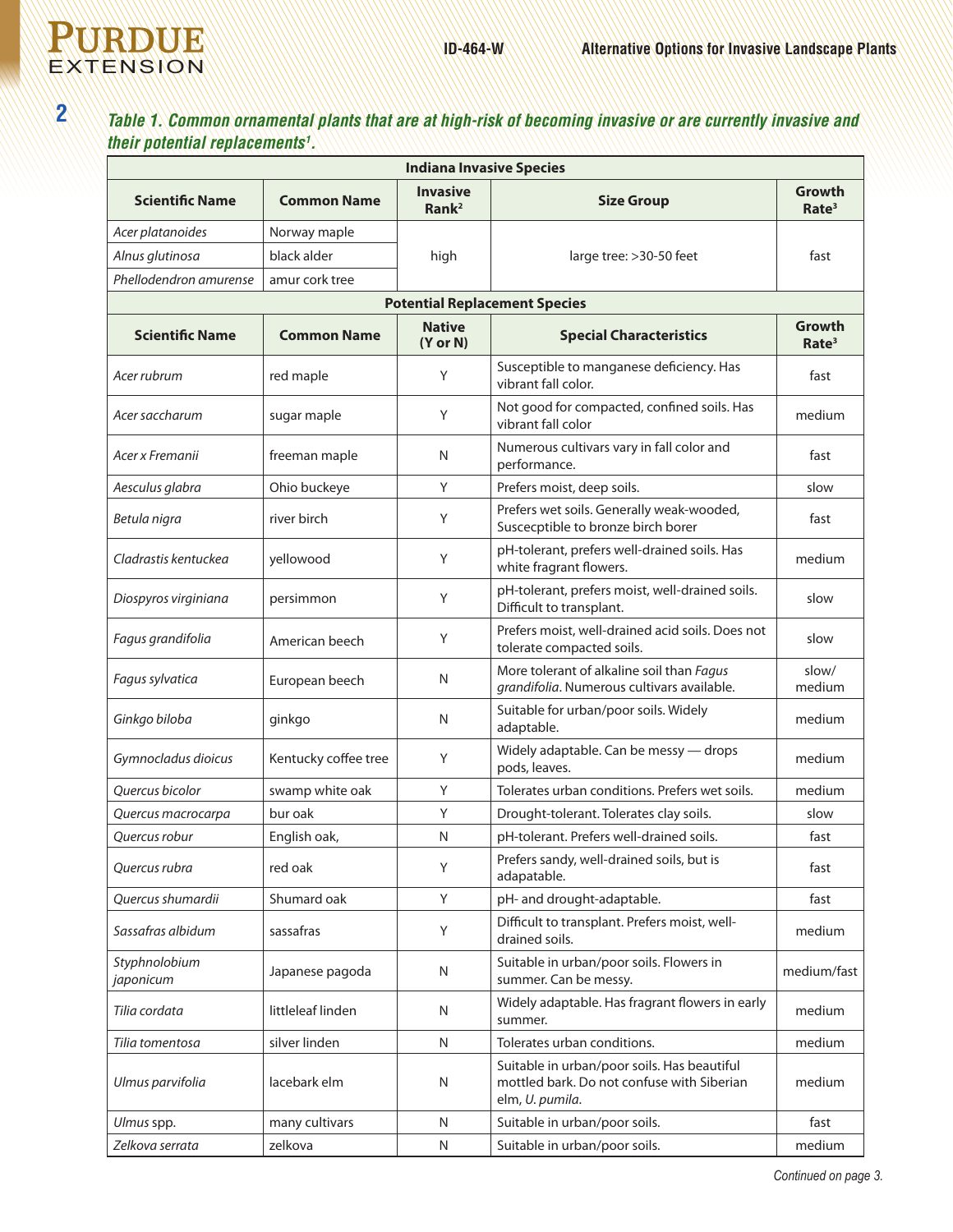## **PURDUE** EXTENSION

**3**

### *Table 1. Continued from page 2.*

| <b>Indiana Invasive Species</b>      |                        |                                      |                                                                                                          |                             |  |  |  |
|--------------------------------------|------------------------|--------------------------------------|----------------------------------------------------------------------------------------------------------|-----------------------------|--|--|--|
| <b>Scientific Name</b>               | <b>Common Name</b>     | <b>Invasive</b><br>Rank <sup>2</sup> | <b>Size Group</b>                                                                                        | Growth<br>Rate <sup>3</sup> |  |  |  |
| Pyrus calleryana                     | callery pear           | high                                 | medium tree: $>15-30$ feet.                                                                              | fast                        |  |  |  |
| <b>Potential Replacement Species</b> |                        |                                      |                                                                                                          |                             |  |  |  |
| <b>Scientific Name</b>               | <b>Common Name</b>     | <b>Native</b><br>(Y or N)            | <b>Special Characteristics</b>                                                                           | Growth<br>Rate <sup>3</sup> |  |  |  |
| Acer griseum                         | paperbark maple        | N                                    | Suitable in urban/poor soils. Has outstanding<br>cinnamon-brown, peeling bark.                           | slow                        |  |  |  |
| Acer japonicum, A.<br>palmatum       | Japanese maple         | N                                    | There are many cultivars, some with excellent<br>fall color. Grows best in light shade.                  | slow                        |  |  |  |
| Amelanchier spp.                     | serviceberry           | Υ                                    | Prefers moist, well-drained, acid soils. Not<br>good in high-stress environments.                        | medium                      |  |  |  |
| Carpinus betulus                     | European hornbeam      | N                                    | pH-tolerant. Prefers well-drained soils.                                                                 | slow                        |  |  |  |
| Carpinus caroliniana                 | American hornbeam      | Y                                    | Prefers slightly acidic, rich, moist soils.                                                              | slow                        |  |  |  |
| Cercidiphyllum<br>japonicum          | katsura tree           | $\mathsf{N}$                         | pH adaptable. Prefers, moist, well-drained soils.                                                        | medium                      |  |  |  |
| Cercis canadensis                    | redbud                 | Y                                    | pH adaptable. Prefers, moist, well-drained soils.                                                        | medium                      |  |  |  |
| Chionanthus virginicus               | fringetree             | Υ                                    | Adaptable, but prefers moist, acidic soils. May<br>be susceptible to emerald ash borer.                  | medium                      |  |  |  |
| Cornus alternifolia                  | pagoda dogwood         | Y                                    | Prefers moist, well-drained, acidic soils and<br>partial shade. Self seeds.                              | slow                        |  |  |  |
| Cornus kousa                         | kousa dogwood          | N                                    | Prefers moist, well-drained, acidic soils.                                                               | Slow                        |  |  |  |
| Cornus mas                           | corneliancherry        | N                                    | pH adaptable. Prefers, moist, well-drained soils.                                                        | medium                      |  |  |  |
| Cotinus coggygria                    | common smoketree       | N                                    | Widely adaptable but prefers well-drained<br>soils.                                                      | medium                      |  |  |  |
| Cotinus obovatus                     | American smoketree     | Υ                                    | Widely adaptable, but is particularly good on<br>alkaline soils.                                         | medium                      |  |  |  |
| Crataegus phaenopyrum                | Washington<br>hawthorn | Υ                                    | Has outstanding fruit display.                                                                           | medium                      |  |  |  |
| Crataegus viridis                    | green hawthorn         | Y                                    | 'Winter King' has larger fruits. Is somewhat<br>resistant to rust. Has compact habit.                    | medium                      |  |  |  |
| Halesia carolina                     | silverbell             | Υ                                    | Prefers moist, well-drained, acidic soils. Best<br>grown as container rather than balled and<br>bundled. | medium                      |  |  |  |
| Maackia amurensis                    | amur maackia           | N                                    | pH-tolerant. Prefers well-drained soils.                                                                 | slow                        |  |  |  |
| Malus sp.                            | crabapple              | N                                    | Widely adaptable, but intolerant of poor<br>drainage. There are numerous cultivars.                      | fast                        |  |  |  |
| Ostrya virginiana                    | hophornbeam            | Y                                    | Prefers moist, well-drained soils, sun or partial<br>shade.                                              | slow                        |  |  |  |
| Stewartia spp.                       | stewartia              | Y                                    | Prefers moist, well-drained, acid soils.<br>Afternoon sun is ideal.                                      | slow                        |  |  |  |
| Syringa reticulata                   | Japanese tree lilac    | N                                    | Widely adaptable. Flowers best in full sun. Has<br>white flowers in summer.                              | fast                        |  |  |  |
| Ulmus spp.                           | many cultivars         |                                      | Suitable in urban/poor soils.                                                                            | fast                        |  |  |  |

*Continued on page 4.*